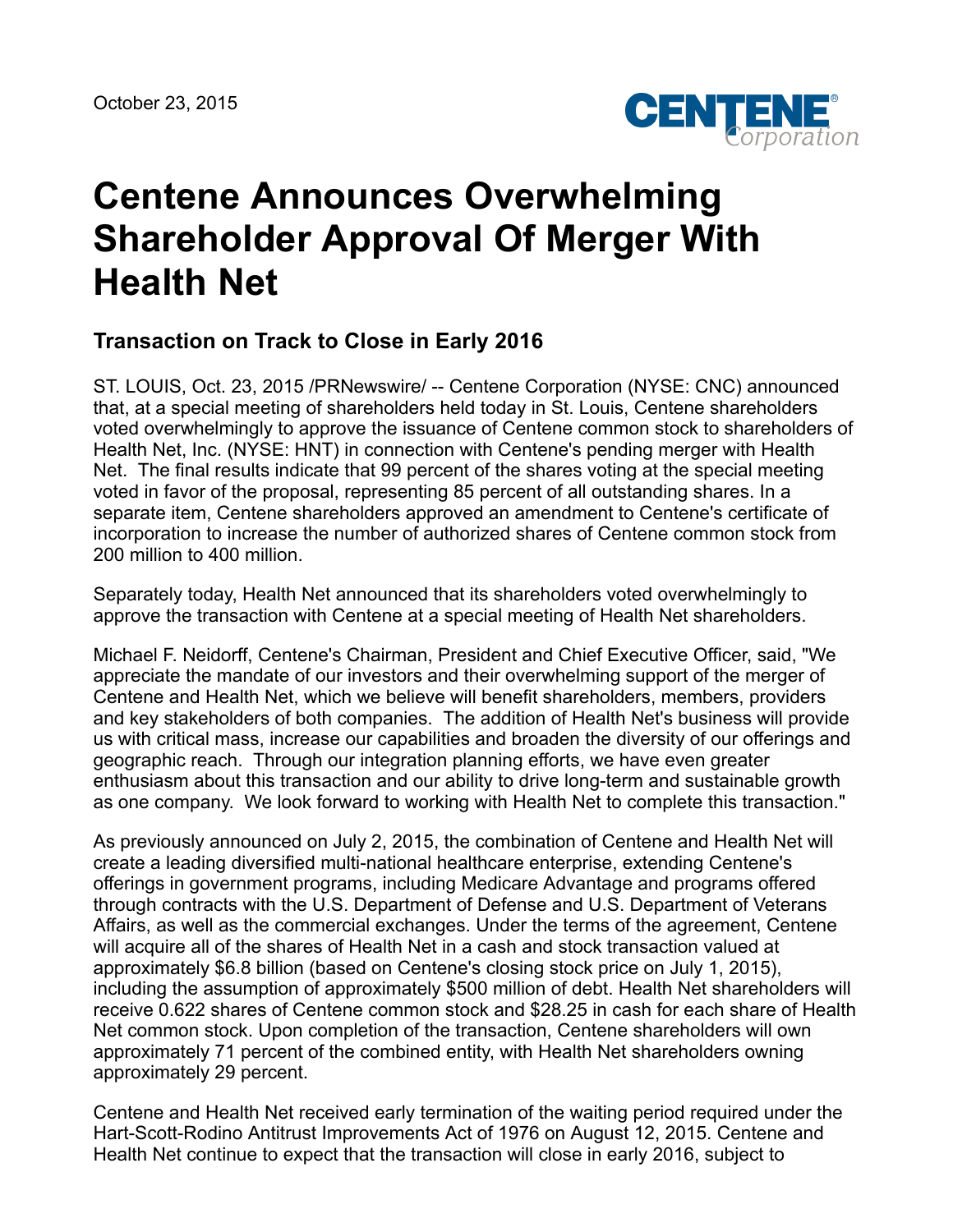approvals by relevant state insurance and health care regulators and satisfaction of other customary closing conditions.

#### **About Centene Corporation**

Centene Corporation, a Fortune 500 company, is a diversified, multi-national healthcare enterprise that provides a portfolio of services to government-sponsored healthcare programs, focusing on under-insured and uninsured individuals. Many receive benefits provided under Medicaid, including the State Children's Health Insurance Program (CHIP), as well as Aged, Blind or Disabled (ABD), Foster Care and Long Term Care (LTC), in addition to other state-sponsored/hybrid programs and Medicare (Special Needs Plans). The Company operates local health plans and offers a range of health insurance solutions. It also contracts with other healthcare and commercial organizations to provide specialty services including behavioral health management, care management software, correctional healthcare services, dental benefits management, in-home health services, life and health management, managed vision, pharmacy benefits management, specialty pharmacy and telehealth services.

For more information about Centene Corporation, please visit Centene's website at [www.centene.com.](http://www.centene.com/)

#### **Forward Looking Statements**

This material may contain certain forward-looking statements with respect to the financial condition, results of operations and business of Centene, Health Net and the combined businesses of Centene and Health Net and certain plans and objectives of Centene and Health Net with respect thereto, including the expected benefits of the proposed merger. These forward-looking statements can be identified by the fact that they do not relate only to historical or current facts. Forward-looking statements often use words such as "anticipate", "target", "expect", "estimate", "intend", "plan", "goal", "believe", "hope", "aim", "continue", "will", "may", "would", "could" or "should" or other words of similar meaning or the negative thereof. There are several factors which could cause actual plans and results to differ materially from those expressed or implied in forward-looking statements. Such factors include, but are not limited to, the expected closing date of the transaction; the possibility that the expected synergies and value creation from the proposed merger will not be realized, or will not be realized within the expected time period; the risk that the businesses will not be integrated successfully; disruption from the merger making it more difficult to maintain business and operational relationships; the risk that unexpected costs will be incurred; changes in economic conditions, political conditions, changes in federal or state laws or regulations, including the Patient Protection and Affordable Care Act and the Health Care Education Affordability Reconciliation Act and any regulations enacted thereunder, provider and state contract changes, the outcome of pending legal or regulatory proceedings, reduction in provider payments by governmental payors, the expiration of Centene's or Health Net's Medicare or Medicaid managed care contracts by federal or state governments and tax matters; the possibility that the merger does not close, including, but not limited to, due to the failure to satisfy the closing conditions, including the receipt of approval of both Centene's stockholders and Health Net's stockholders; the risk that financing for the transaction may not be available on favorable terms; and risks and uncertainties discussed in the reports that Centene and Health Net have filed with the Securities and Exchange Commission (the "SEC"). These forward-looking statements reflect Centene's and Health Net's current views with respect to future events and are based on numerous assumptions and assessments made by Centene and Health Net in light of their experience and perception of historical trends, current conditions, business strategies, operating environments, future developments and other factors they believe appropriate. By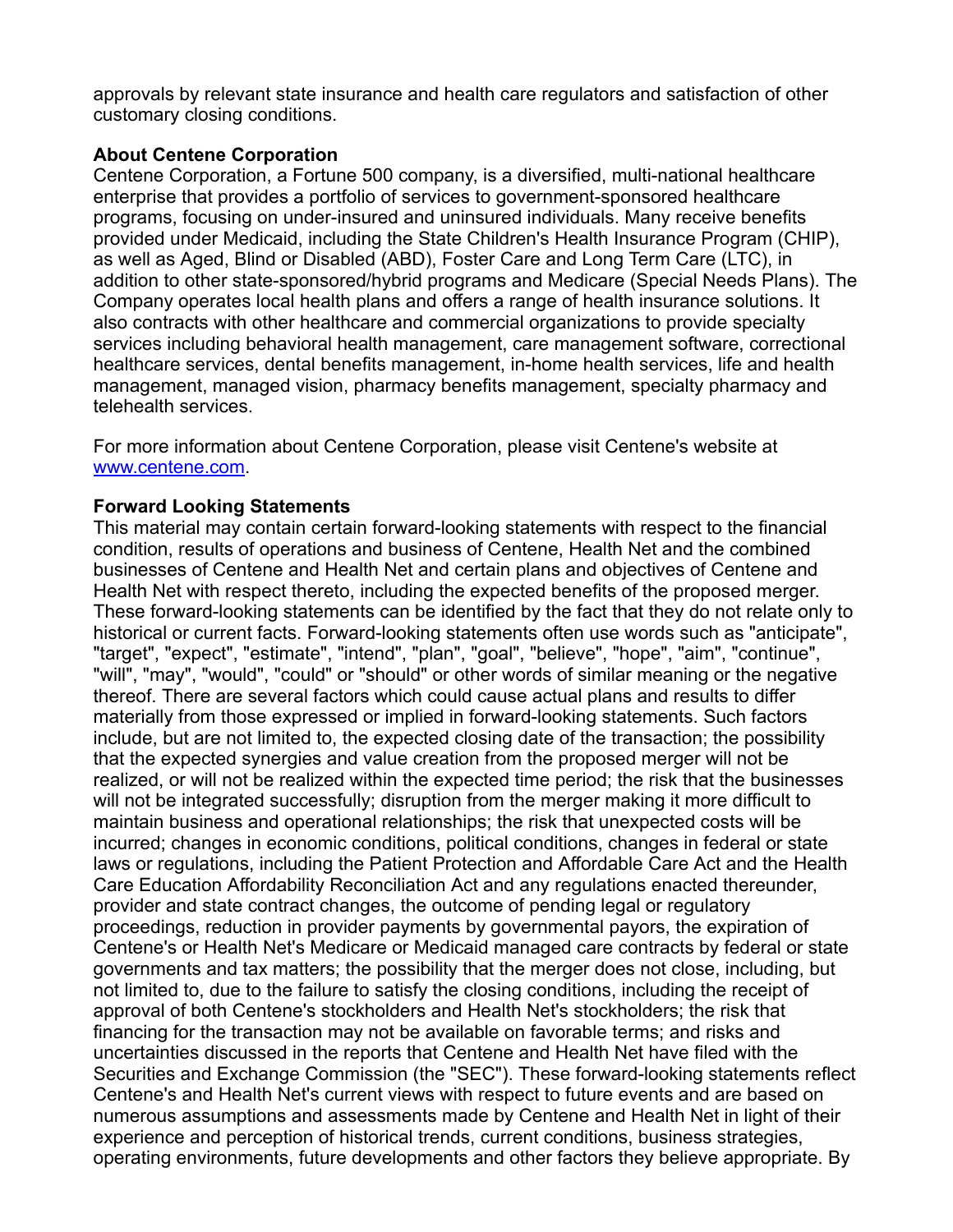their nature, forward-looking statements involve known and unknown risks and uncertainties because they relate to events and depend on circumstances that will occur in the future. The factors described in the context of such forward-looking statements in this announcement could cause Centene's and Health Net's plans with respect to the proposed merger, actual results, performance or achievements, industry results and developments to differ materially from those expressed in or implied by such forward-looking statements. Although it is believed that the expectations reflected in such forward-looking statements are reasonable, no assurance can be given that such expectations will prove to have been correct and persons reading this announcement are therefore cautioned not to place undue reliance on these forward-looking statements which speak only as of the date of this announcement. Neither Centene nor Health Net assumes any obligation to update the information contained in this announcement (whether as a result of new information, future events or otherwise), except as required by applicable law. These risks, as well as other risks associated with the merger, are more fully discussed in the joint proxy statement/prospectus, as it may be amended, that is included in the Registration Statement on Form S-4 that has been filed with the SEC on September 21, 2015 in connection with the merger. A further list and description of risks and uncertainties can be found in Centene's Annual Report on Form 10-K for the fiscal year ended December 31, 2014 and in its reports on Form 10-Q and Form 8-K as well as in Health Net's Annual Report on Form 10-K for the fiscal year ended December 31, 2014 and in its reports on Form 10-Q and Form 8-K.

# **Additional Information and Where to Find It**

The proposed merger transaction involving Centene and Health Net will be submitted to the respective stockholders of Centene and Health Net for their consideration. In connection with the proposed merger, Centene prepared a registration statement on Form S-4 that included a joint proxy statement/prospectus for the stockholders of Centene and Health Net filed with the SEC on September 21, 2015. The registration statement has been declared effective by the SEC. Each of Centene and Health Net have mailed the definitive joint proxy statement/prospectus to their respective stockholders and, at the appropriate time, will file other documents regarding the merger with the SEC. Centene and Health Net urge investors and stockholders to read the definitive joint proxy statement/prospectus, as well as other documents filed with the SEC, because they will contain important information. Investors and security holders may receive the registration statement containing the joint proxy statement/prospectus and other documents free of charge at the SEC's web site, [http://www.sec.gov](http://www.sec.gov/). These documents can also be obtained free of charge from Centene upon written request to the Investor Relations Department, Centene Plaza 7700 Forsyth Blvd. St. Louis, MO 63105, (314) 725-4477 or from Centene's website, <http://www.centene.com/investors/>, or from Health Net upon written request to the Investor Relations Department, Health Net, Inc. 21650 Oxnard Street Woodland Hills, CA 91367, (800) 291-6911, or from Health Net's website, [www.healthnet.com/InvestorRelations.](http://www.healthnet.com/InvestorRelations)

### **Participants in Solicitation**

Centene, Health Net and their respective directors and executive officers and other members of management and employees may be deemed to be participants in the solicitation of proxies from the respective stockholders of Centene and Health Net in favor of the merger. Information regarding the persons who may, under the rules of the SEC, be deemed participants in the solicitation of the respective stockholders of Centene and Health Net in connection with the proposed merger is set forth in the joint proxy statement/prospectus filed with the SEC on September 21, 2015. You can find information about Centene's executive officers and directors in its definitive proxy statement for its 2015 Annual Meeting of Stockholders, which was filed with the SEC on March 16, 2015. You can find information about Health Net's executive officers and directors in its definitive proxy